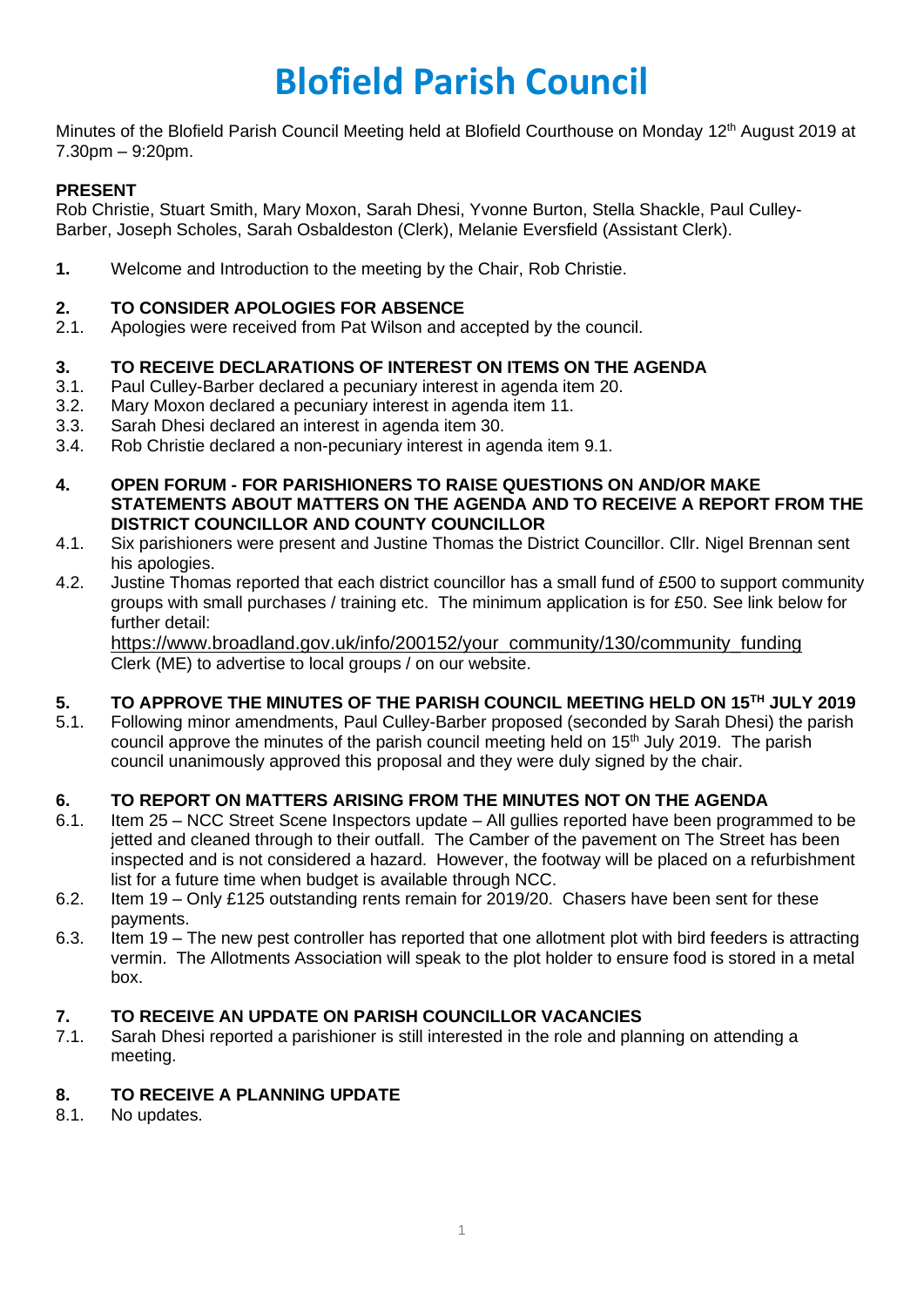#### **9. TO CONSIDER COUNCIL FEEDBACK ON PLANNING APPLICATIONS RECEIVED FROM BROADLAND DISTRICT COUNCIL** (Clerk (SO) to feedback comments)

- 9.1. Application: 20191209
	- Sub-division of existing dwelling into two dwellings

Location: Potters Cottage, 4 Danesbower Lane, Blofield NR13 4LP

Paul Culley-Barber proposed (seconded by Sarah Dhesi) the parish council would like to raise the concern that Neighbourhood Plan policy HOU5 is not met; the 4 bedroomed property should have 4 allocated parking spaces on site. These comments were approved (for  $-6$ , abstention  $-2$ ).

#### **10. TO CONSIDER FEEDBACK ON ANY PLANNING APPLICATIONS RECEIVED SUBSEQUENT TO THE PUBLICATION OF THIS AGENDA**

10.1. No further applications received.

#### **11. TO CONSIDER A COUNCILLOR SPEAKER FOR THE DAWSONS LANE APPLICATION AT BDC PLANNING COMMITTEE**

11.1. Mary Moxon provided an update on the recent changes to this application. Either Stuart Smith / Stella Shackle to represent the parish council and speak at the planning committee meeting on the 4<sup>th</sup> September. Clerk (ME) to agree attendance / statement nearer the time.

#### **12. TO RECEIVE A REPORT REGARDING THE COMPLETED WORK AT HEATHLANDS COMMUNITY CENTRE**

12.1. Stuart Smith provided a detailed report of the improvements at Heathlands Community Centre. The work paid for by the parish council; patio, entrance porch, K-render, entrance doors all look smart and completed to a high standard.

# **13. TO AGREE THE PURCHASE OF A DOGS ON LEADS SIGN FOR THE CHURCHYARD**

13.1. The council unanimously approved the purchase of a sign for £12.

# **14. TO APPROVE INVOICES FOR PAYMENT**

- 14.1. The council noted, following a bank reconciliation, the total bank balance at 2<sup>nd</sup> August 2019 of £416,190.20 (see Appendix 3) of which £338,973.39 is Community Infrastructure Levy (CIL) Funds.
- 14.2. Receipts from 3rd July 2019  $2^{nd}$  August 2019 totalling £975 were noted (see Appendix 2). These were all allotment plot holder rents for 2019/2020.
- 14.3. Sarah Dhesi proposed the council approve (seconded by Paul Culley-Barber) all payments totalling £24,181.94 (see Appendix 1). The council unanimously approved this proposal. Clerk (SO) to issue cheques.
- 14.4. Of these Cheques written today, £18,357 in total are from CIL funds. Payments for the Heathlands improvements (£13,877) and Consultation Consultants fees ( $£4,480$ ). These funds will be transferred from the BDC deposit Scheme (where all parish council CIL funds are held) to pay these invoices. The CIL balance at 12.1 will therefore reduce.

#### **15. TO RECEIVE AN UPDATE REPORT ON CURRENT PROJECTS AND AGREE ANY NECESSARY ACTIONS**

- 15.1. Clerk (ME) advised that the website meeting will take place on the  $3<sup>rd</sup>$  September.
- 15.2. Clerk (ME) has chased NCC Highways regarding the Woodbastwick Road trod. Clerk (ME) to chase again.
- 15.3. The council agreed to contact the allotment land owners regarding purchasing the allotment land. Clerk (ME) to action.
- 15.4. The memorial bench has been installed near the Tamarind in Blofield Heath.
- **16. TO RECEIVE AN UPDATE ON MARTY'S MARSH, THE RECENT SITE MEETING AND AGREE ANY NECESSARY ACTIONS**
- 16.1. Yvonne Burton reported that 23 parishioners attended the site meeting. Matthew Davies from Norwich Fringe project doing the management plan also attended. A mycologist was also present, and the Norfolk Mycological society has offered to do a survey of the site in 2020 free of charge.
- 16.2. Three signs have been installed informing parishioners of the land ownership and access detail. However, one has already disappeared.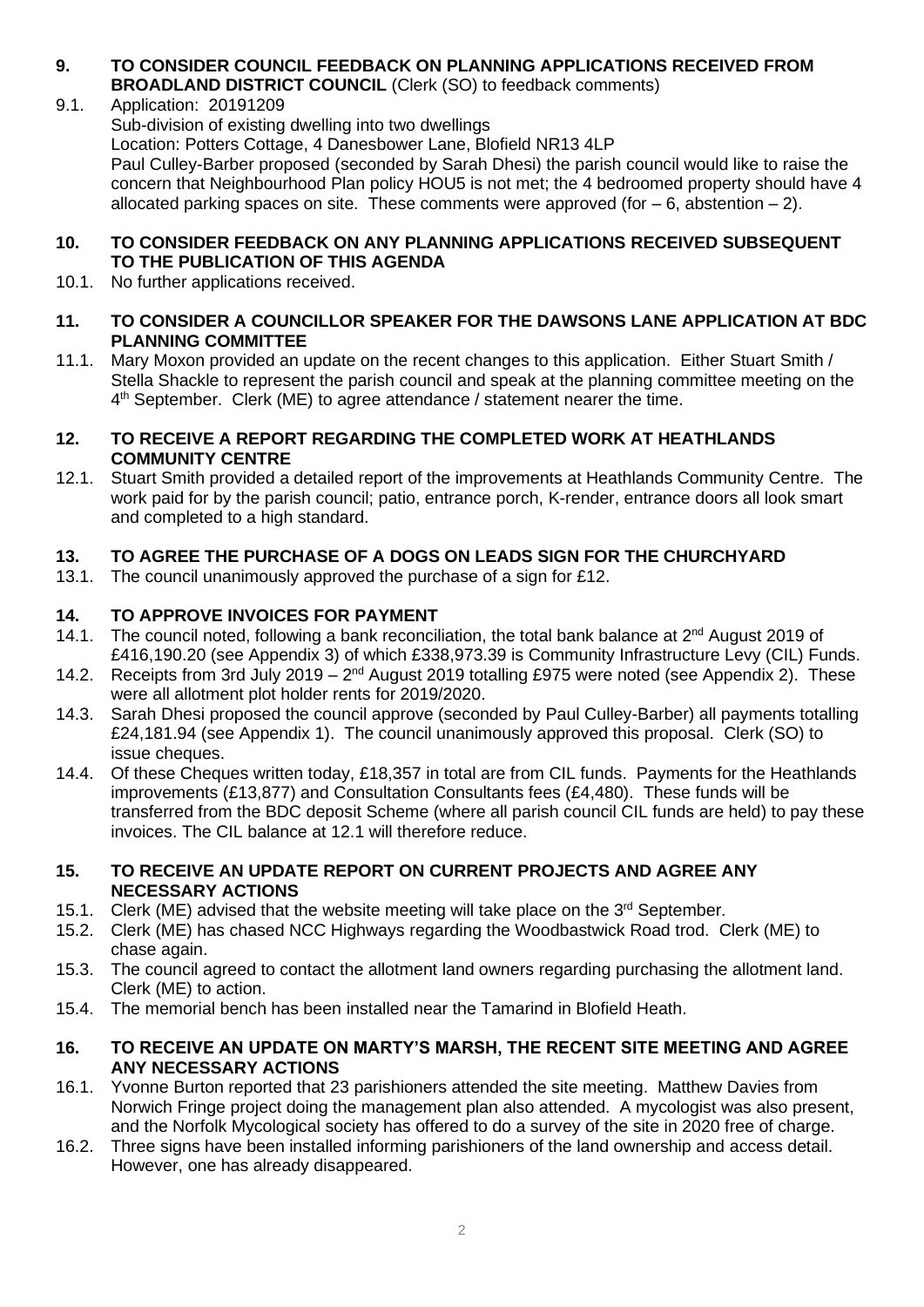- 16.3. Meeting on Tuesday 13<sup>th</sup> August taking place with council working group and Annie Summazzi of BDC to understand planning application progress for change of use to allow public access to the land.
- 16.4. A moth survey is planned on site for September.
- 16.5. A small piece of the land is going to be cut back by the group.
- **17. TO RECEIVE AN UPDATE ON THE COMMUNITY ENGAGEMENT PROJECT, NOTE THE TIMELINE, NEXT MEETING DATE AND AGREE ANY NECESSARY ACTIONS**
- 17.1. The council reviewed the project update dated the  $17<sup>th</sup>$  July 2019.
- 17.2. A draft timetable has been produced for the Autumn. Although this may be subject to change depending on news regarding the new school. A meeting is scheduled for all Parish councillors on the 30<sup>th</sup> September to refine and reduce the potential 'project' list.
- 17.3. A meeting took place on the 8<sup>th</sup> August for the chair / vice chair / clerk to provide further guidance to the consultants on what projects to cost.
- 17.4. The Margaret Harker Hall (MHH) Management Committee has planned a meeting with their working groups and lease holders on the 14<sup>th</sup> August 2019. Rob Christie proposed (seconded by Paul Culley-Barber) the council send a letter to the Management committee and lease holders of the site laying out some detail and asking them to consider the fundamental issue of the whole rearrangement of the overall MHH site to enable a significant investment on the site. The council unanimously resolved to approve this proposal. Clerk (SO) to send the letter and request an individual response from MHH committee and the 3 lease holders.

#### **18. TO RECEIVE AN UPDATE ANY UNRECORDED PUBLIC RIGHTS OF WAY REQUESTS TO THE PARISH COUNCIL**

- 18.1. No parishioners have contacted the council to request any known unrecorded public rights of way are investigated. Therefore, no further action is required.
- **19. TO CONSIDER A REQUEST TO LANDOWNERS REGARDING INSTALLATION OF A PUBLIC FOOTPATH FROM BLOFIELD HEATH TO BLOFIELD**
- 19.1. The council agreed to contact the land owner(s) again and provide detail of the consultation results showing the parish need for a footpath to link Blofield Heath and Blofield. Clerk (ME) to action.
- **20. TO RECEIVE AN UPDATE FROM THE NCC CHILDRENS SERVICES MEETING ON THE 17TH JULY 2019 AND SUBSEQUENT UPDATES, AGREE ATTENDEES AND ANY ACTIONS FOR THE NEXT MEETING (10TH SEPT)**
- 20.1. Rob Christie reported that NCC Children's Services are still unclear on the location of the new school for the parish. The next Parish Council meeting with NCC will take place on Tuesday 10<sup>th</sup> September at 11am. Clerk (SO) to attend with other councillors if available.

#### **21. TO RECEIVE AN UPDATE ON THE VILLAGE GATEWAYS AND POSSIBLE BUS SHELTER ON MILL ROAD AND AGREE ANY NECESSARY ACTIONS**

- 21.1. Stuart Smith continues to chase NCC Highways regarding the gateways design detail.
- 21.2. Sarah Dhesi has contacted the NCC Highways Boundaries team regarding extending the hardstanding to fit the bus shelter on site. Their turn around time is 6 weeks.
- 21.3. Sarah Dhesi has contacted the two most competitive contractors for a more detailed spec / illustration and quotation for a new bus shelter.
- 21.4. Clerk (ME) has not yet heard back from the resident adjacent to the proposed bus shelter location. Clerk (ME) to chase.
- **22. TO RECEIVE A QUARTERLY UPDATE FROM BLOFIELD COURTHOUSE, TO RECEIVE AN UPDATE REGARDING THE COURTHOUSE BOOKINGS SECRETARY VACANCY AND AGREE ANY NECESSARY ACTIONS**
- 22.1. No update has been received. Clerk (SO) to request an update, offer a meeting with the council if required and report back to the council in September.
- 22.2. Sarah Dhesi advised that Lingwood Village Hall has offered help to run hall bookings etc for a charge.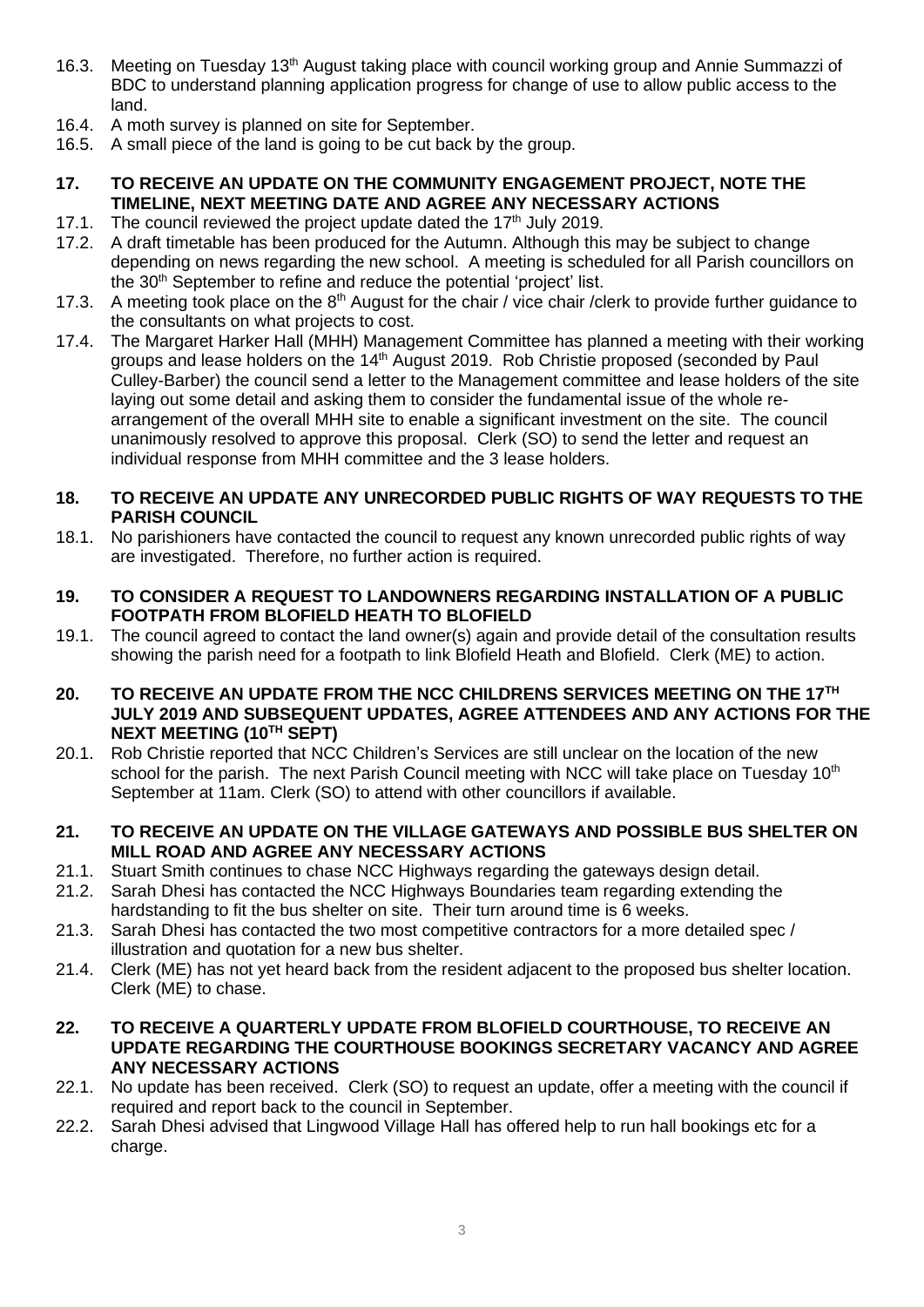# **23. TO APPOINT BLOFIELD FUEL CHARITY TRUSTEES IN ACCORDANCE WITH THE CONSTITUTION**

- 23.1. The clerk (SO) advised that it is the council's responsibility to appoint the 4 Blofield fuel charity trustees every 4 years.
- 23.2. Following a brief discussion, Joseph Scholes proposed (seconded by Stuart Smith) the council appoint David Pilch, Glenna Butler, Pat Wilson and Stephen Mitchell as the 4 fuel Charity trustees for the next 4 years. Clerk (SO) to add to the May annual meeting agenda for regular review and May 2023 for renewal.
- 23.3. The council noted that the clerk for the charity is appointed by the trustees and is Brenda Dawson. The council also noted that the  $5<sup>th</sup>$  trustee is an ex-officio trustee and is always the rector of parish; currently Kevin Bilson.

# **24. TO RECEIVE AN UPDATE ON CREATING A PUBLIC RIGHT OF WAY DIVERSION OF FOOTPATH FP5&7 (FOOTPATH NEAR ON THE HOPKINS HOMES YARMOUTH ROAD SITE)**

24.1. No update has been received. Clerk (ME) to chase all relevant parties with an update for September.

# **25. TO RECEIVE A MARGARET HARKER HALL UPDATE AND AGREE ANY NECESSARY ACTIONS**

- 25.1. Sarah Dhesi provided a brief update. Points of note include:
- 25.2. The football club has confirmed that the football pitch is available for public use by all parishioners for 6.5 days a week.
- 25.3. The toilets refurbishment will be completed by early September. The balance following the grants will be met by the parish council CIL funds as previously agreed.
- 25.4. The hall has had 4 new rubbish bins installed around the site.
- 25.5. A committee has a vacancy for the treasurer role from September.
- 25.6. The new football club lease has not yet been signed with some outstanding points to be clarified.

# **26. TO RECEIVE AN UPDATE REGARDING THE VILLAGE CLOCK AND AGREE ANY NECESSARY ACTIONS**

- 26.1. Historical evidence shows that the village clock maintenance is the responsibility of the parish council. Stella Shackle has met with the Old Post Office property owners and Stella reported that the rod for the carriage clock needs replacing.
- 26.2. Rob Christie proposed (seconded by Joseph Scholes) the council contact the owners and request they arrange the repair and inform the parish council of the repair cost. The council unanimously resolved to approve this proposal with an approved spend of up to £200 for the repair. Clerk (ME) to make contact.

# **27. TO CONSIDER APPLICATIONS FOR THE PARISH PARTNERSHIP SCHEME 202021**

27.1. After a brief discussion it was suggested that from consultation feedback smaller projects for the parish partnership are likely to come forward for consideration. Council to reconsider any minor works in October 2019.

# **28. TO CONSIDER TWO ARTICLES FOR FOCAL POINT / BLOFIELD NEWS**

28.1. Stuart Smith detailed two articles, one on parishioners' responsibility for trimming boundary hedges and the second requesting organisations take down their event posters after the events. The council agreed for both of these to be put forward for focal point etc. Clerk (ME) to action.

# **29. TO CONSIDER ANY COMMENTS ON THE BDC REVIEW OF POLLING DISTRICTS AND POLLING PLACES**

29.1. The council agreed to inform BDC that the Courthouse is available as a polling station as an alternative to the Margaret Harker Hall. Clerk (ME) to contact BDC and also the Courthouse Management Committee.

# **30. TO CONSIDER ANY FEEDBACK TO THE LOCAL CCG REGARDING 5 YEAR PLANS FOR THE LOCAL NHS AND HEALTHCARE**

30.1. Following a brief discussion, the council agreed to submit the comments suggested from Blofield Surgery. (Clerk (SO) to post). In addition, councillors were encouraged to submit their own forms